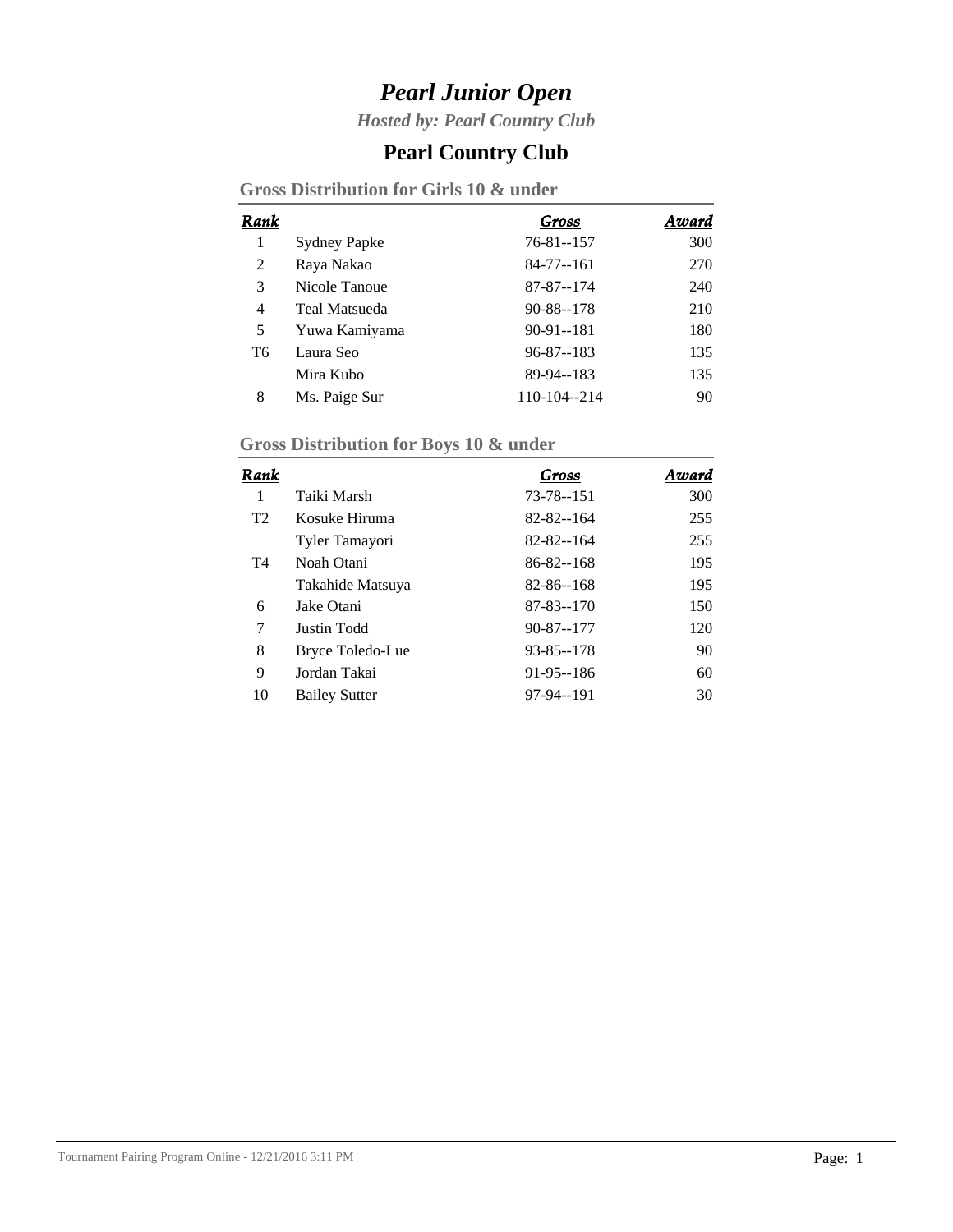*Hosted by: Pearl Country Club*

### **Pearl Country Club**

**Gross Distribution for Girls 11-12**

| Rank           |                       | Gross           | Award |
|----------------|-----------------------|-----------------|-------|
| 1              | Rachael Wang          | 73-74--147      | 300   |
| 2              | Toa Yokoyama          | 76-72--148      | 270   |
| 3              | Saki Baba             | $81 - 77 - 158$ | 240   |
| $\overline{4}$ | Elle Otani            | 79-80--159      | 210   |
| 5              | Ferrari Dudoit        | $80 - 80 - 160$ | 180   |
| 6              | Jennifer Seo          | $80 - 81 - 161$ | 150   |
| 7              | Shelby Keolanui       | 84-80--164      | 120   |
| 8              | Katrina Huang         | $80 - 85 - 165$ | 90    |
| T <sub>9</sub> | Kailey Oki            | 85-83--168      | 25    |
|                | Kara Kaneshiro        | 83-85--168      | 25    |
|                | Kellie Yamane         | $85 - 83 - 168$ | 25    |
|                | One Kashima           | 83-85--168      | 25    |
| 13             | Madison Takai         | 86-84--170      | 5     |
| 14             | Jolie Chee            | 85-87--172      | 5     |
| 15             | Kelsie Sachiko Inouye | 91-89--180      | 5     |
| 16             | Bailey Nagai          | 100-99--199     | 5     |

#### **Gross Distribution for Boys 11-12**

| Rank           |                       | Gross            | Award |
|----------------|-----------------------|------------------|-------|
| 1              | Joshua Chung          | $72 - 71 - 143$  | 300   |
| 2              | Joshua Hayashida      | 75-73--148       | 270   |
| 3              | Marshall Kim Jr       | 77-79--156       | 240   |
| $\overline{4}$ | Rayden Hara-Shimabuku | $80 - 83 - 163$  | 210   |
| <b>T5</b>      | Dante Sharbaro        | 84-81--165       | 165   |
|                | Ranson Kaya           | $80 - 85 - 165$  | 165   |
| 7              | Dane Watanabe         | 85-86--171       | 120   |
| 8              | Jonathan Chung        | 87-89--176       | 90    |
| 9              | Liam White            | 84-94--178       | 60    |
| 10             | Ryan Fukui            | $90-91-181$      | 30    |
| 11             | Chad Kunihisa         | $102 - 98 - 200$ | 5     |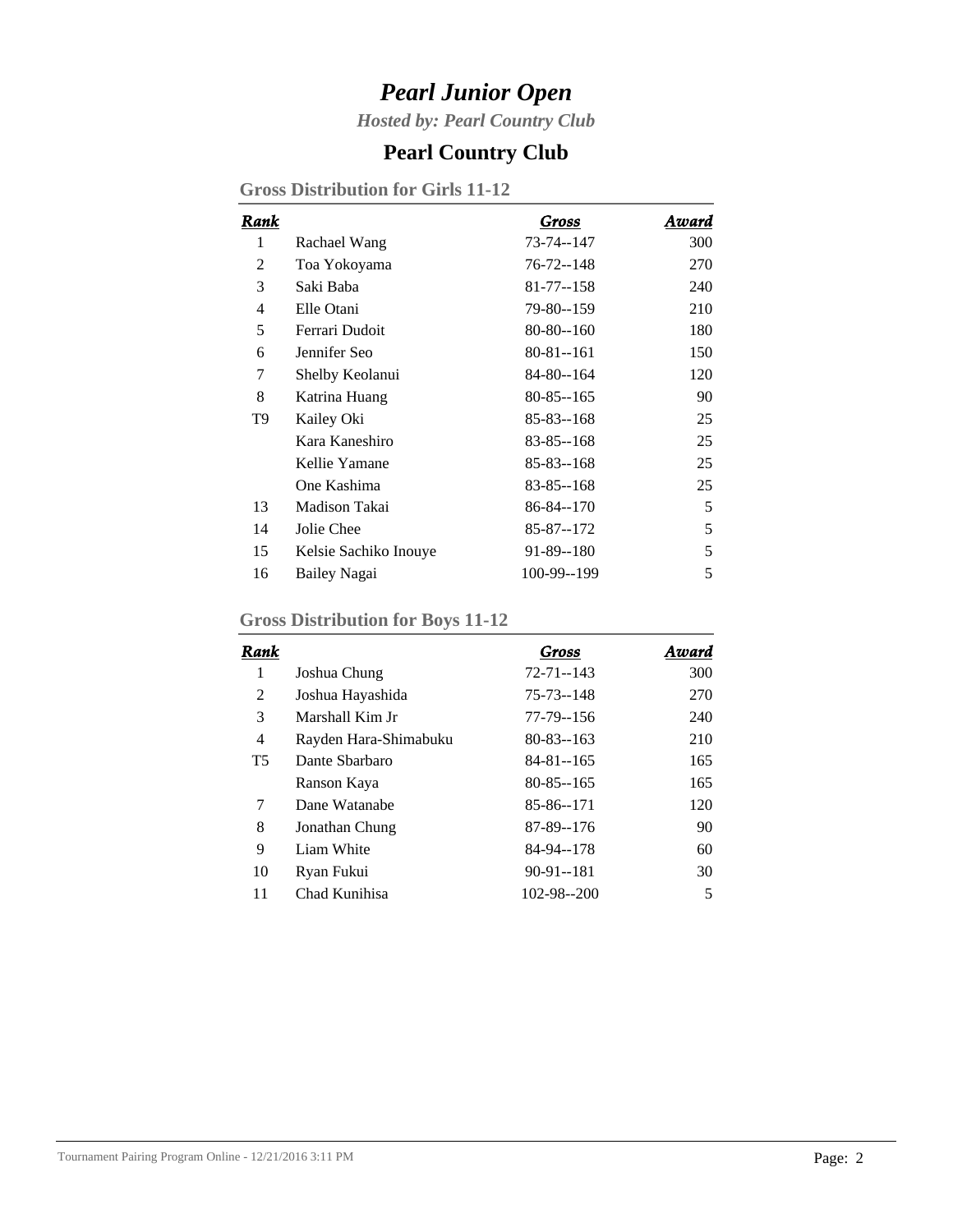*Hosted by: Pearl Country Club*

### **Pearl Country Club**

**Gross Distribution for Girls 13-14**

| Rank |                    | Gross           | Award |
|------|--------------------|-----------------|-------|
| 1    | Kelsey Ota         | 73-75--148      | 300   |
| 2    | Samantha Matsunaka | 77-79--156      | 270   |
| 3    | Kaylee Akagi       | $82 - 78 - 160$ | 240   |
| T4   | Anna Lesa          | 85-82--167      | 195   |
|      | Jae Eun Park       | $80 - 87 - 167$ | 195   |
| 6    | Myah McDonald      | $83 - 85 - 168$ | 150   |
| 7    | Mari Ebersole      | $85 - 85 - 170$ | 120   |
| 8    | Lacey Uchida       | 89-86--175      | 90    |
| 9    | Konoka Nakamura    | 89-87--176      | 60    |
| 10   | Michelle Kim       | 93-86--179      | 30    |
| 11   | Kiara Todd         | $91 - 89 - 180$ | 5     |
| 12   | Victoria Takai     | $99-106-205$    | 5     |

#### **Gross Distribution for Boys 13-14**

| Rank |                 | Gross           | Award |
|------|-----------------|-----------------|-------|
| 1    | Jake Sequin     | 76-70--146      | 300   |
| 2    | Kolbe Irei      | $76 - 74 - 150$ | 270   |
| 3    | Ryan Kong       | $76 - 75 - 151$ | 240   |
| 4    | Takuma Kaneko   | 83-78--161      | 210   |
| 5    | Peter Jung      | $77 - 85 - 162$ | 180   |
| 6    | Ethan Hironaga  | 85-80--165      | 150   |
| 7    | Dillon Ah Chong | $87 - 81 - 168$ | 120   |
| 8    | Yuri Koyanagi   | $90 - 79 - 169$ | 90    |
| 9    | Hayate Asano    | 87-85--172      | 60    |
| 10   | Aidan Oki       | 86-87--173      | 30    |
| 11   | Riley Kaneshiro | 90-84--174      | 5     |
| 12   | Kobey Babas     | 101-102--203    | 5     |